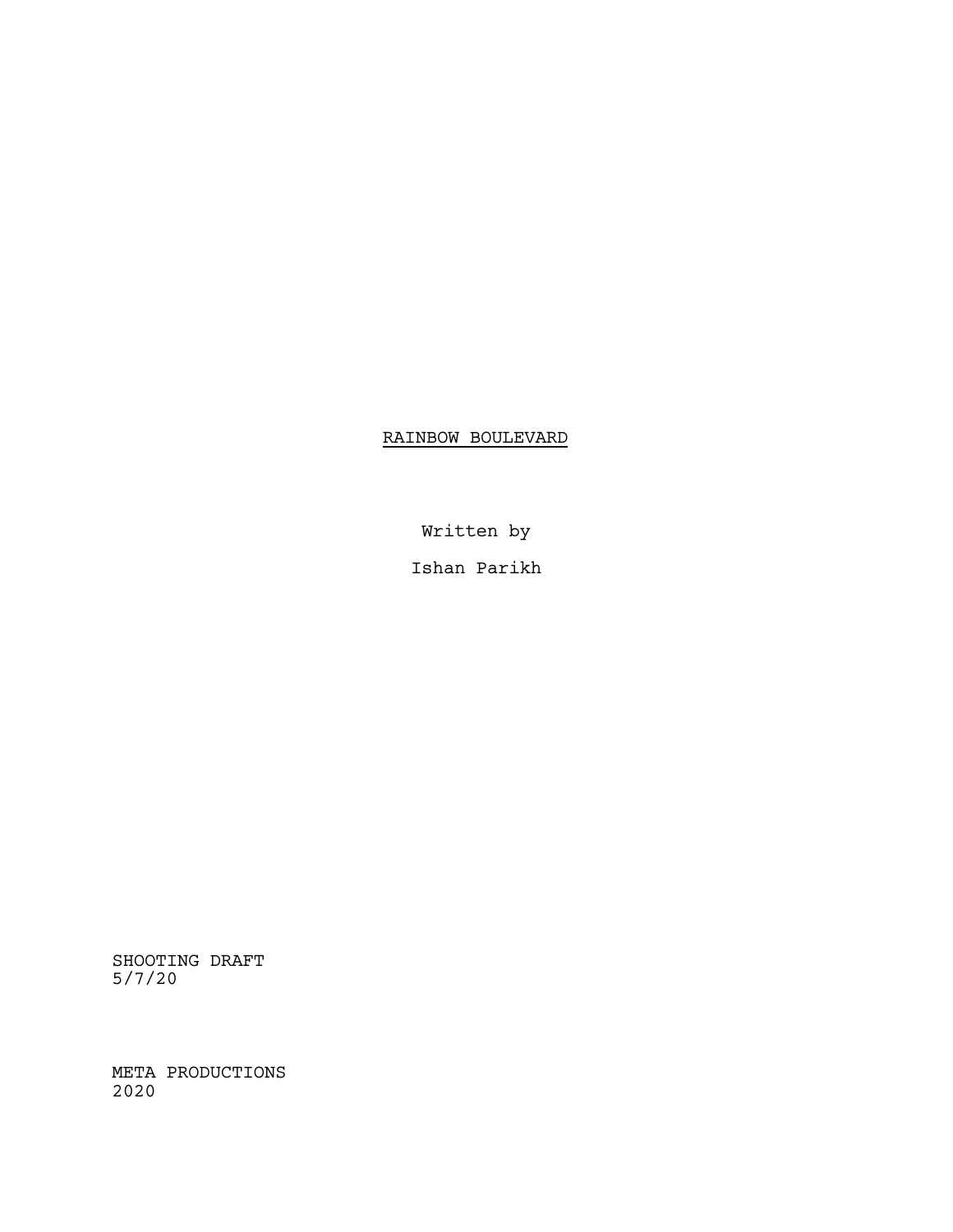1 OVER BLACK 1

#### NARRATOR

What's an idea? Is it a concept? Is it a notion? Is it just simply a thought?

# FADE IN

THE NARRATOR, an elderly man with WHITE LIGHT behind him, speaks to us:

> NARRATOR (CONT'D) Here's another one for ya. (then,) What do we do with an idea?  $(then, )$ And now you ready for this one? (then,) Why's it important that we do something with an idea?

A beat. The Narrator stares at us, then looks off, then back at us...

> NARRATOR (CONT'D) You know -- and don't think of me as a genius or anything when I say this, but what I *can* say, is this. Nine times out of then, when ideas go nowhere... it isn't because we forgot 'em, or because they're bad... (then,)

It's...

A beat. The Narrator stops himself. Thinks for a quick beat. Then back to us --

> NARRATOR (CONT'D) Well actually lemme ask you that instead, what do you think?

Off The Narrator's stare, we...

FLASH TO

2 EXT. CAFE - DAY 2

CU. A letter is being opened.

It's A LETTER OF ACCEPTANCE from the Manhattan School of Music. Addressed to Jay Nelson.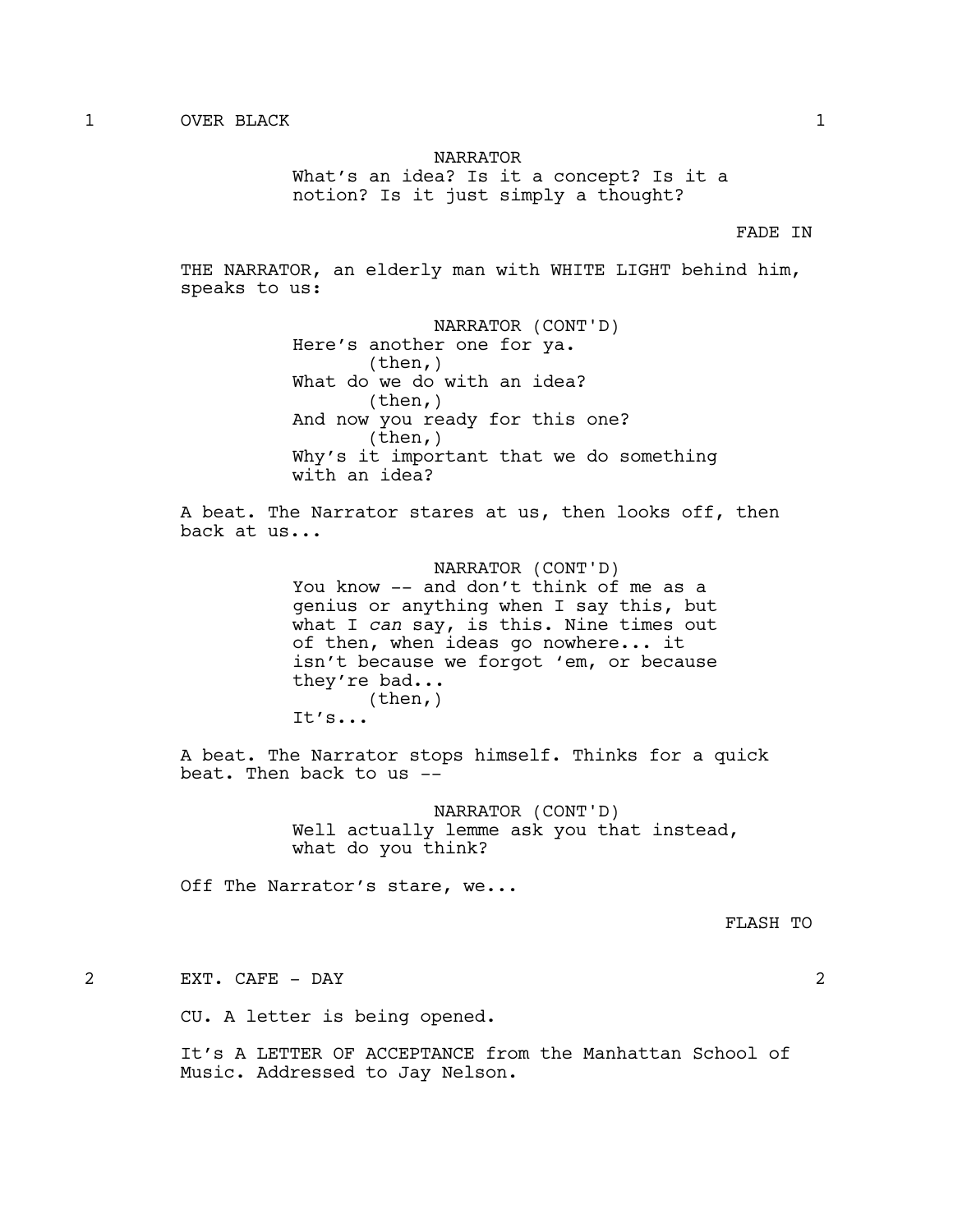JAY sits by himself at the table. Reading the letter. On his table, is sheet music, a journal filled with lyrics, and a pack of colored pencils, and drawings... of The Girl in a Yellow Dress.

3 INT. JAY'S APARTMENT - BEDROOM - DAY 3

JAY is packing up his belongings in boxes.

CU. His guitar. His mini drums. Picked out of frame.

And now we see his keyboard. Jay stands over it. Touches it.

ON JAY. He smiles. Remembering. Deep in thought. As he moves away from the keyboard...

ON JAY'S PHONE. It rings with a text from ANNA (High school):

**Hey Jay! Congrats on getting into school in New York! I'm so proud of you! Have fun, keep in touch, and send me all your stuff, I'd love to listen to it!**

4 EXT. CAFE - DAY 4

Jay finishes reading the letter. He looks to journal. Full of lyrics. And then to the drawing of the Girl. Off Jay...

INSERT CUT: *Jay sees The Girl in the Yellow Dress in his dream.*

> THE GIRL IN THE YELLOW DRESS (V.O.) You want to know what I think about second guessing yourself? I think it's overrated. In other words, it's dumb.

THE GIRL IN THE YELLOW DRESS (V.O.) Which reminds me of this one quote... (then,) The moment you doubt whether you can... fly... you can never do it at all..?

TITLE OVER BLACK

**"The moment you doubt whether you can fly, you cease forever to be able to do it." - J.M. BARRIE.**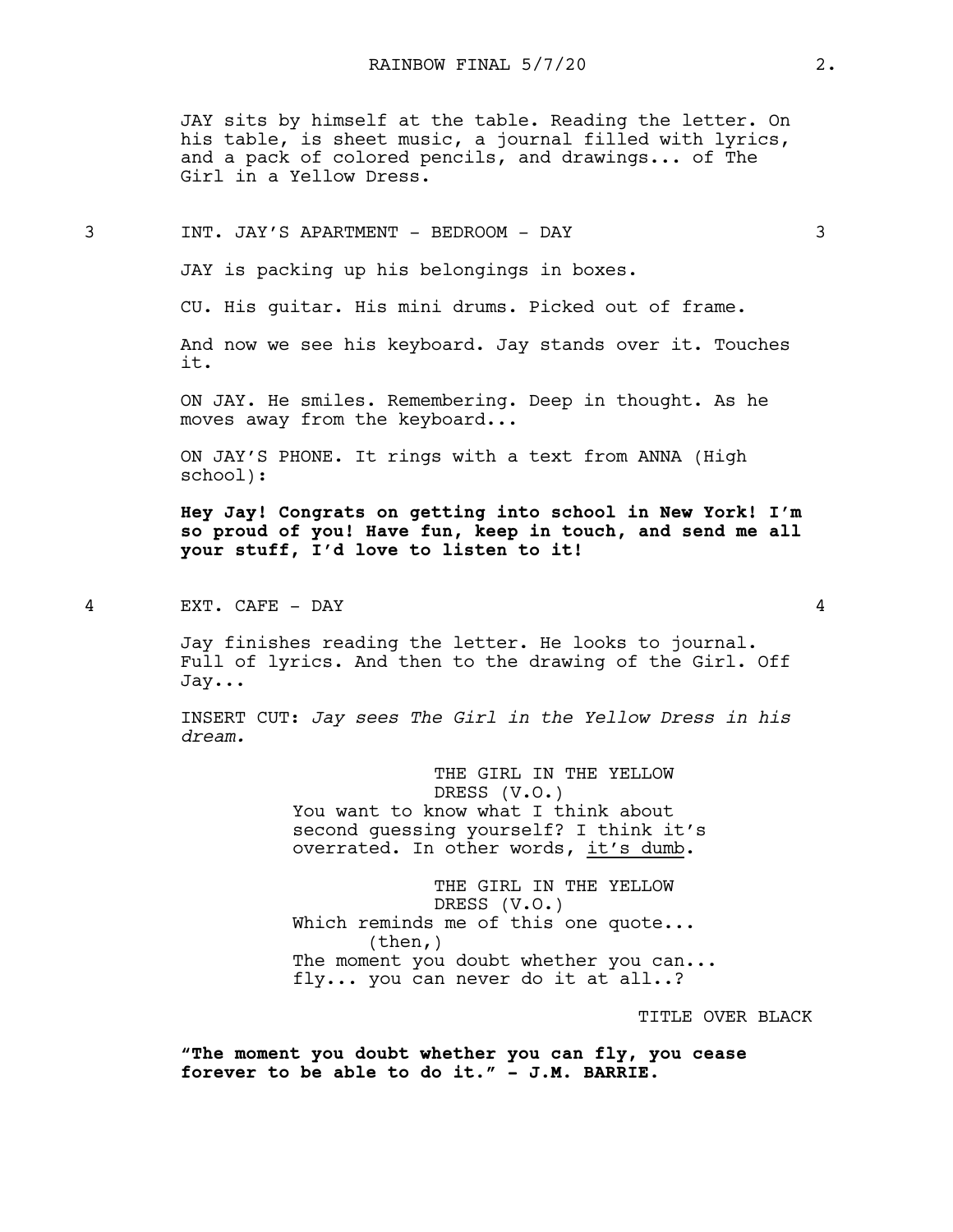THE GIRL IN THE YELLOW DRESS (V.O.) Jay. That one was for you.

5 INT. VAL'S BEDROOM - APARTMENT - DAY 5

CU. VAL'S EYES. We PULL BACK and AROUND to find...

He is clacking away at his laptop keyboard. And suddenly, he stops typing.

Back on VAL. He smiles. CUT TO

Val shuts his laptop. Rises from his desk and lays on his bed. He faces up, and lets out one big BREATH of relief.

6 INT. COFFEE SHOP - DAY 6

Sitting at a table, we find LINCOLN "LINK" WALTERS. He is flipping through pages in what looks to be a journal of. It's contents, we do not see.

And now his hands move from the album, and over to a pamphlet. It's from The University of Kansas, showcasing a business program.

Link studies the pamphlet. Hold.

# 7 MONTAGE MONTAGE 7

LINK exits the coffee shop and walks down the boulevard. A black bag strapped on his shoulder, and the album in his hand.

He walks down the various streets of Kansas City. He visits a RECORD SHOP. Browses. He waits at bus stops. He looks around.

Link is a fairly quiet looking young man. As if he's still searching for something long lost.

8 INT. LINK'S APARTMENT - DAY 8

LINK is on the phone with his mother.

(MORE) LINK No -- mom -- okay, see this is why I didn't want to call you about this, you just blow up -- no, that's not it. (Listens; then,)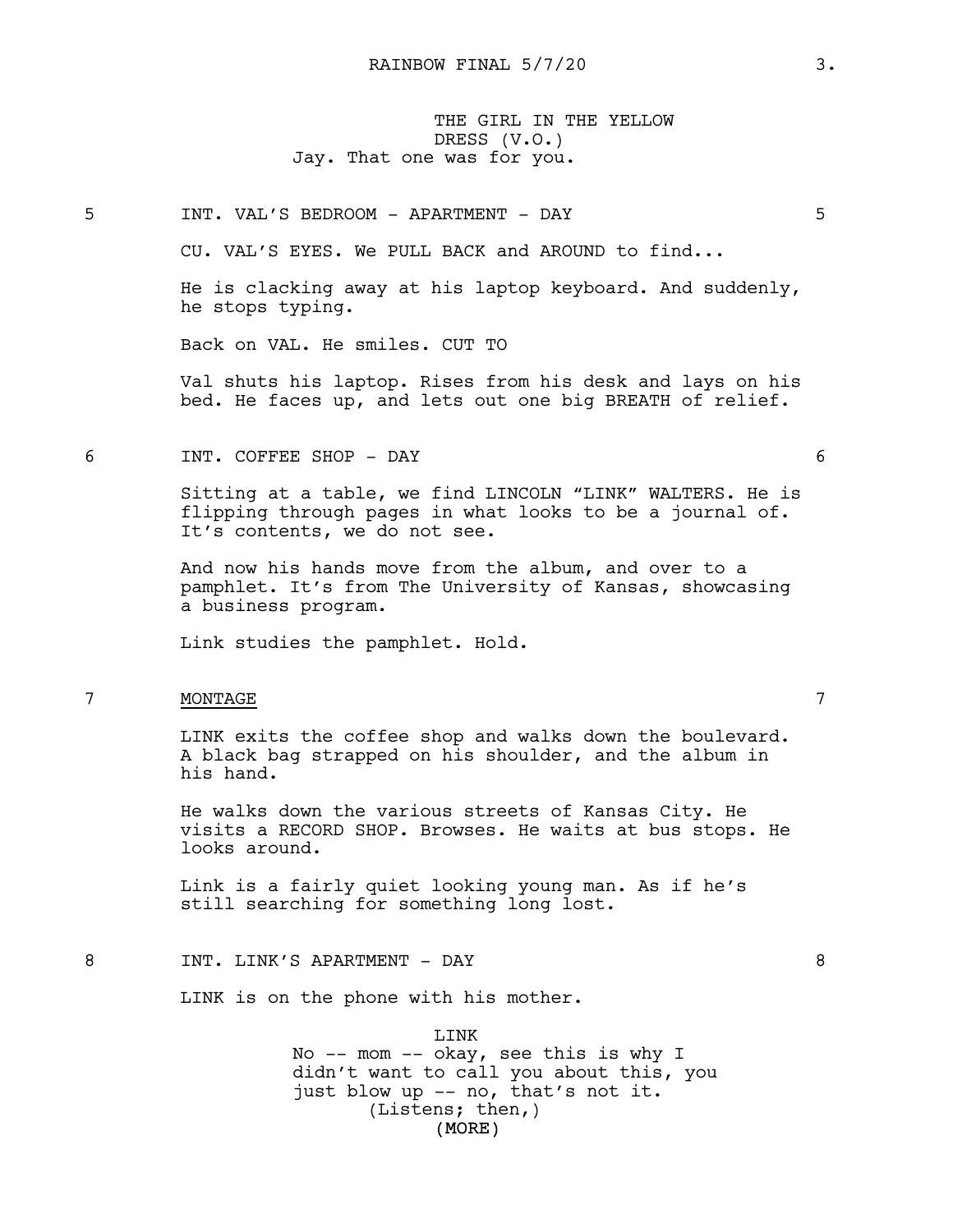LINK (CONT'D) Mom -- I told you, I applied for student aid, if I get it, then all of it's covered. (a beat,) Okay, well mom, you know what -- this is the best thing for me right now. (then,) Okay, so? I'll -- still take pictures on the side  $--$  why is it- $-$ ? (then,) No, mom! I just don't know if it's the right thing for me. I don't know, I'm twenty-three, I need something stable.

# 9 LATER 9

LINK sees a bag. He unzips it. PULLS OUT A DSLR CAMERA. He fiddles with his camera in his hand. Looks off.

#### 10 EXT. POOL - APARTMENT COMPLEX - NIGHT 10

VAL sits with his feet dipped in water. Shimmers of blue swim across his face, casting a glow.

WIDER -- Val descends into the water, and we FADE TO:

UNDERWATER...

We swim along with Val. His eyes are shut. Thinking deeply.

INSERT CUT:

*Val holds a bloody human brain in his hands. He studies it.*

BACK ON VAL. He keeps swimming in all directions. Water and light refracting

BACK ON VAL. He rises from the water. CUT TO

At a table, Val dries off. He opens a folder. A bunch of LONGHAND notes and paragraphs of WRITING. And then, beneath it all, he finds...

A drawn, colored-pencil drawing of The Girl in The Yellow Dress.

INSERT CUT: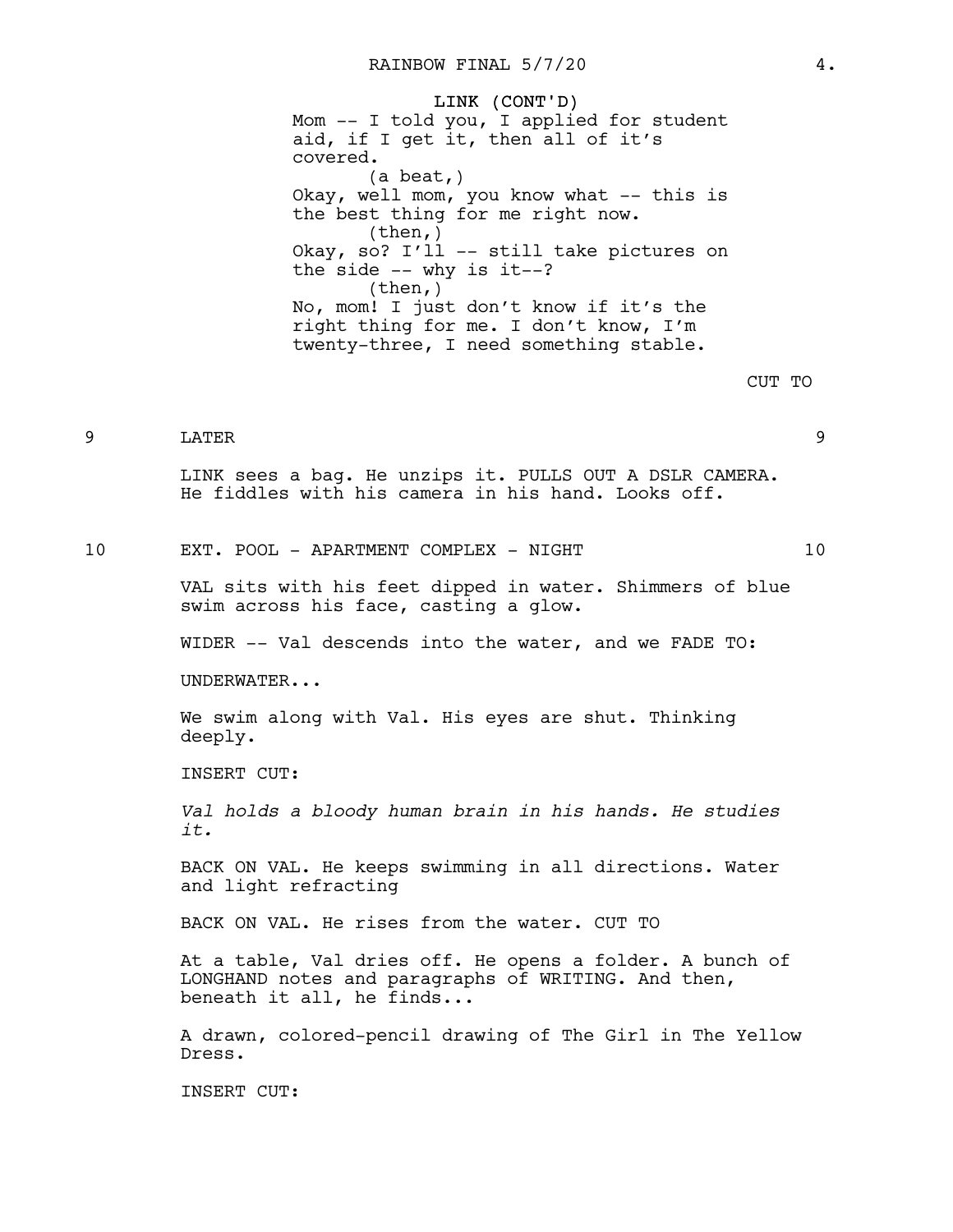*Val meeting Jay beside a fountain on the plaza. They shake hands.*

Val with the drawing in his hands.

BACK ON VAL. He studies the drawing... The Girl...

And he flips the drawing over. In fine print, there is a note that reads

# *1414 Rainbow Blvd.*

Off Val...

11 EXT. THE NELSON MUSEUM - DAY 11

VAL and his friend ABBY are walking down the pathway outside the museum.

> VAL I'm sorry if I sound like a jerk. I'm... not really the best at this kind of stuff.

> > ABBY

It's okay.

VAL

And like, I know we're not dating or anything. But telling you how I felt... how I feel... it -- I think I just wanted it. You know? And I'm not exactly sure what I was hoping to gain out of it... maybe I just wanted to feel like someone was there for me. Which... you were.

A beat. Val looks at Abby who simply is the one listening. She understands. They stop walking.

> VAL (CONT'D) I -- I promise I wasn't lying or anything --

> > ABBY

Val.

VAL

Yeah?

ABBY

Don't.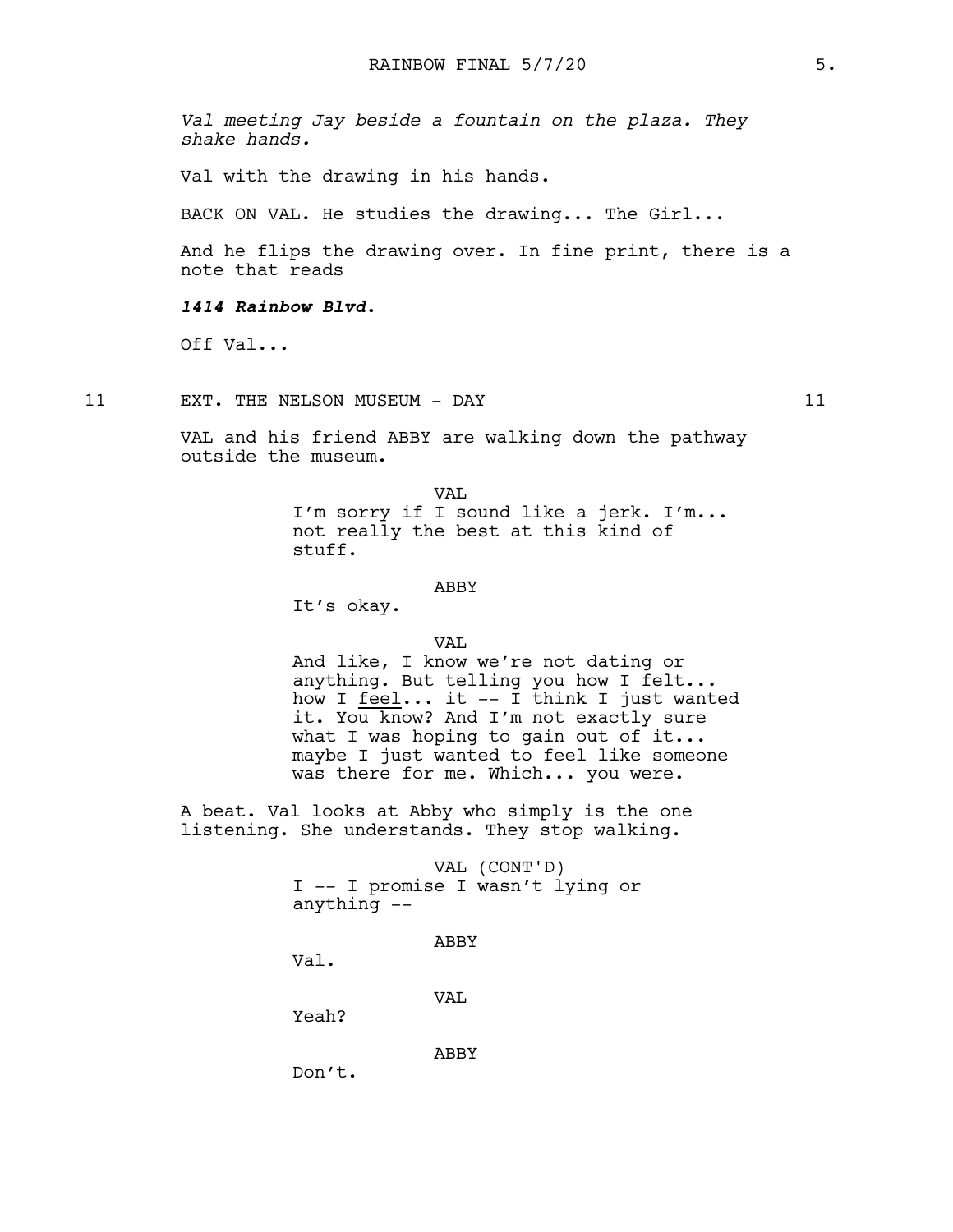VAL. Don't... what? ABBY Make this more awkward than it needs to be. (then,) I get it. VAL But I don't want us to drift again -- Abby lets a hand on Val's shoulder. ABBY We. Already drifted. And now we're just different people. I think you know that. (then,) So you don't need to feel bad. About any of it. And Val is affected by this. ABBY (CONT'D) Congrats on your book. VAL Thanks. I'll send it to you when it's edited and all. Abby smiles. ABBY I'd like that. (then) I should get going. Val nods. Abby goes to leave. She turns. ABBY (CONT'D) Hey Val? Val turns. ABBY (CONT'D) I'm happy for you. And for what you're doing. Val nods. Touched by this. Abby leaves. Val looks off. Satisfied.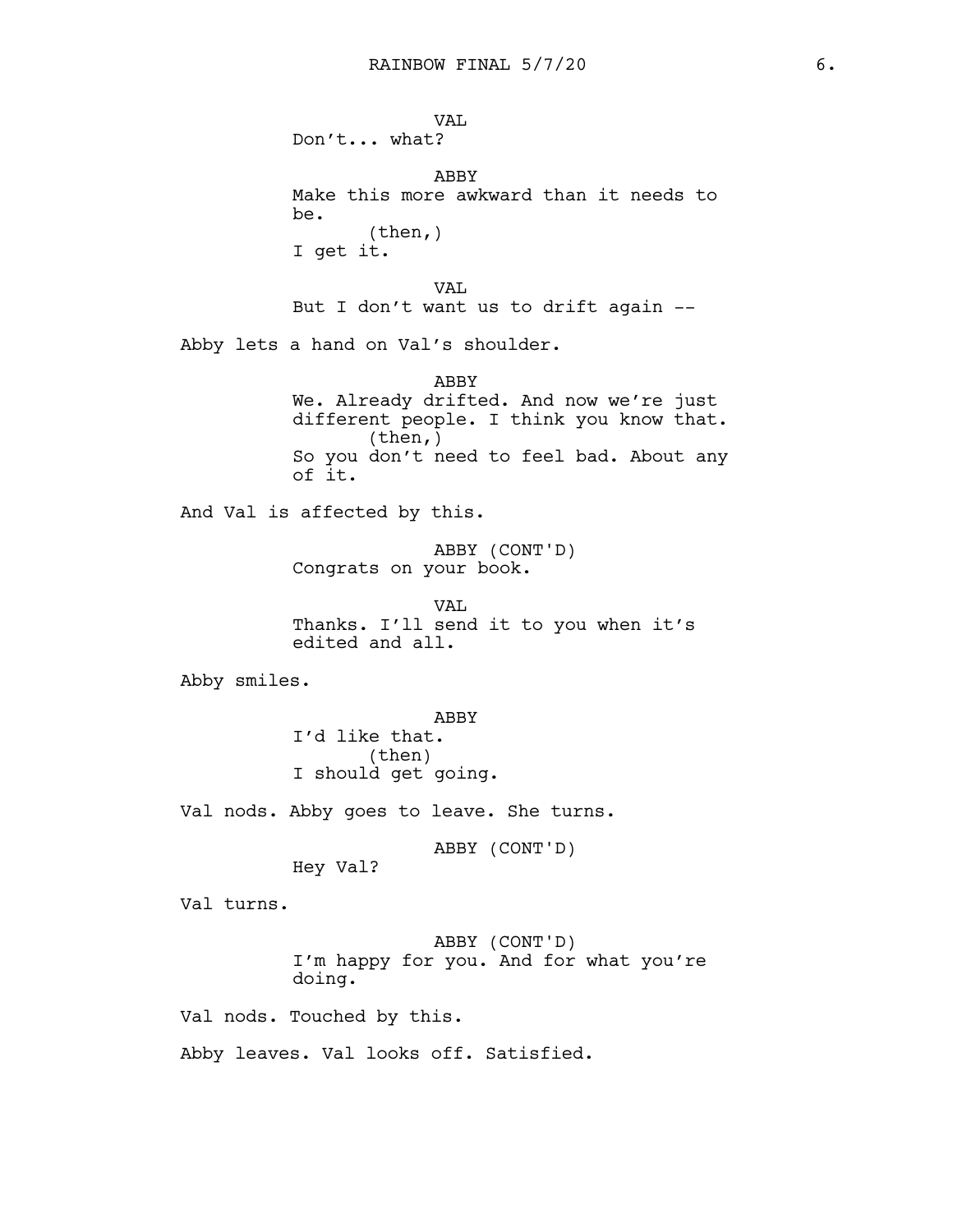12 EXT. RAINBOW BLVD - DAY - LATER 12

Val is walking the streets. He passes a sign. He backs up. Looks at the sign. He's on Rainbow Boulevard. And now from his pocket, he pulls out the drawings of The Girl.

And now Val furthers down the Blvd.

He crosses someone at the bench (whom we do not get a good look at).

But Val is lost. Seemingly unsuccessful in finding what he wanted.

> VOICE (O.S.) You good, man?

Val turns to the someone on the bench. It is LINK.

VAL

I'm sorry?

**T.TNK** You seemed lost. Thought I could help.

VAL Oh no, I'm just... (then,) I...

Val is at a loss of words.

LINK Sorry I creeped up on you. Just waiting on the bus. (offers his hand) I'm Link by the way.

VAL (offer his hand back,) Val. Nice to meet you.

#### LINK

You too.

A beat. And now Link sees something that Val is holding.

VAL I'm sorry if I looked like a weirdo. I was just... ah, I was just looking for someone.

Who?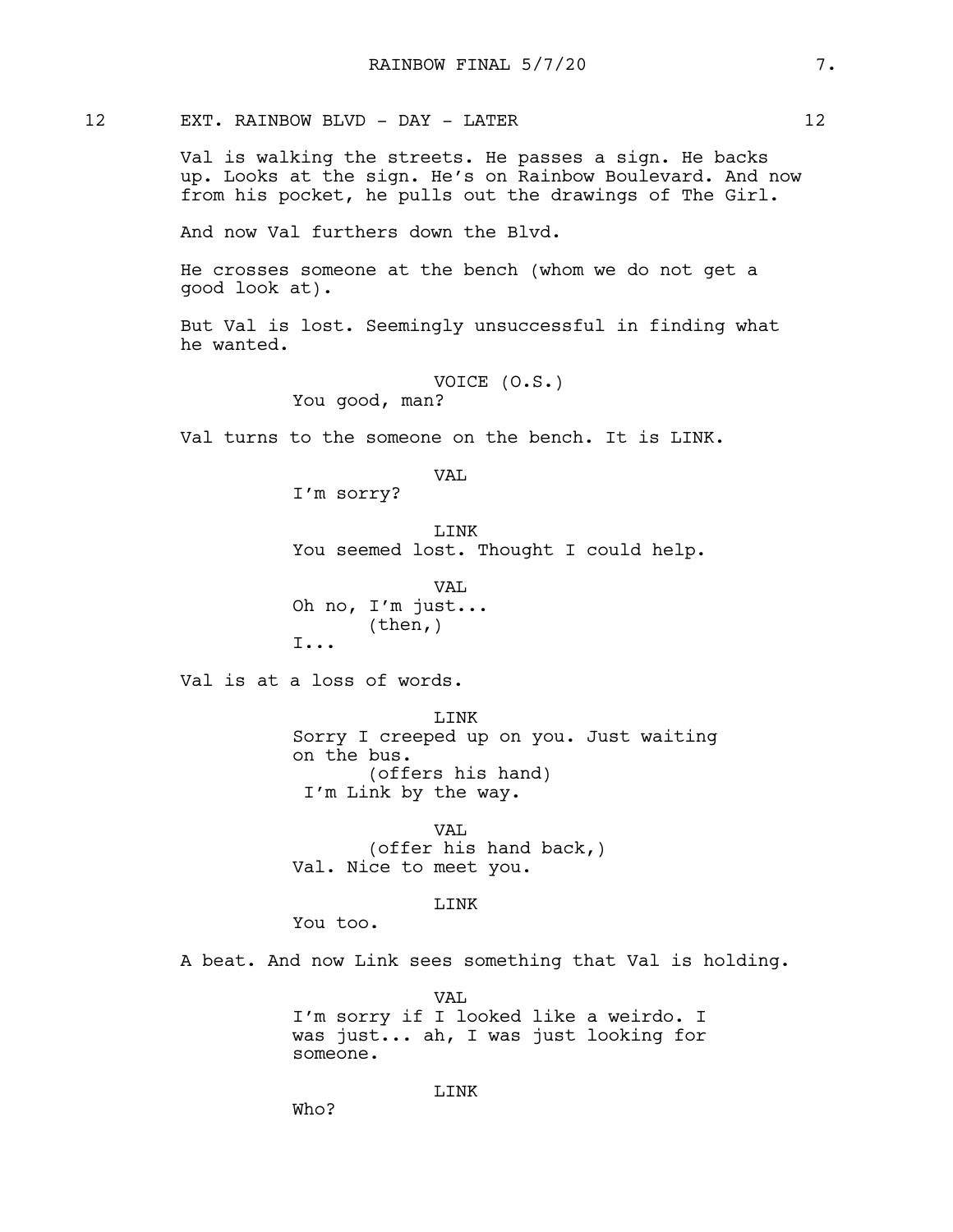VAL

I'm sorry?

LINK Who were you looking for?

Val now pulls forth the drawings.

VAL Ah... this guy. I met him a while ago at a park and he... forgot his drawings. (then,) I thought I could find him and give it back to him.

Link offers his hand to see the drawings to which Val gives them.

Link studies the drawings. He recognizes them.

LINK So you knew Jay too?

VAL Jay? Yeah that was his name. (then) You know him?

LINK Yeah. I knew him.  $(then, )$ Briefly. Not too well though.

A beat; Link remembers:

## LINK (CONT'D)

I used to watch him here on Rainbow. He would sit at this bus stop and draw. The same girl in the yellow dress. I talked to him a couple times.

VAL Does he still come here?

LINK

No, not anymore. He told me he was moving to New York last month. Said he got into a music school there. (then,) Good for him, right?

Val nods. Link hands him back the drawings. Val takes them, not knowing what to do with them anymore.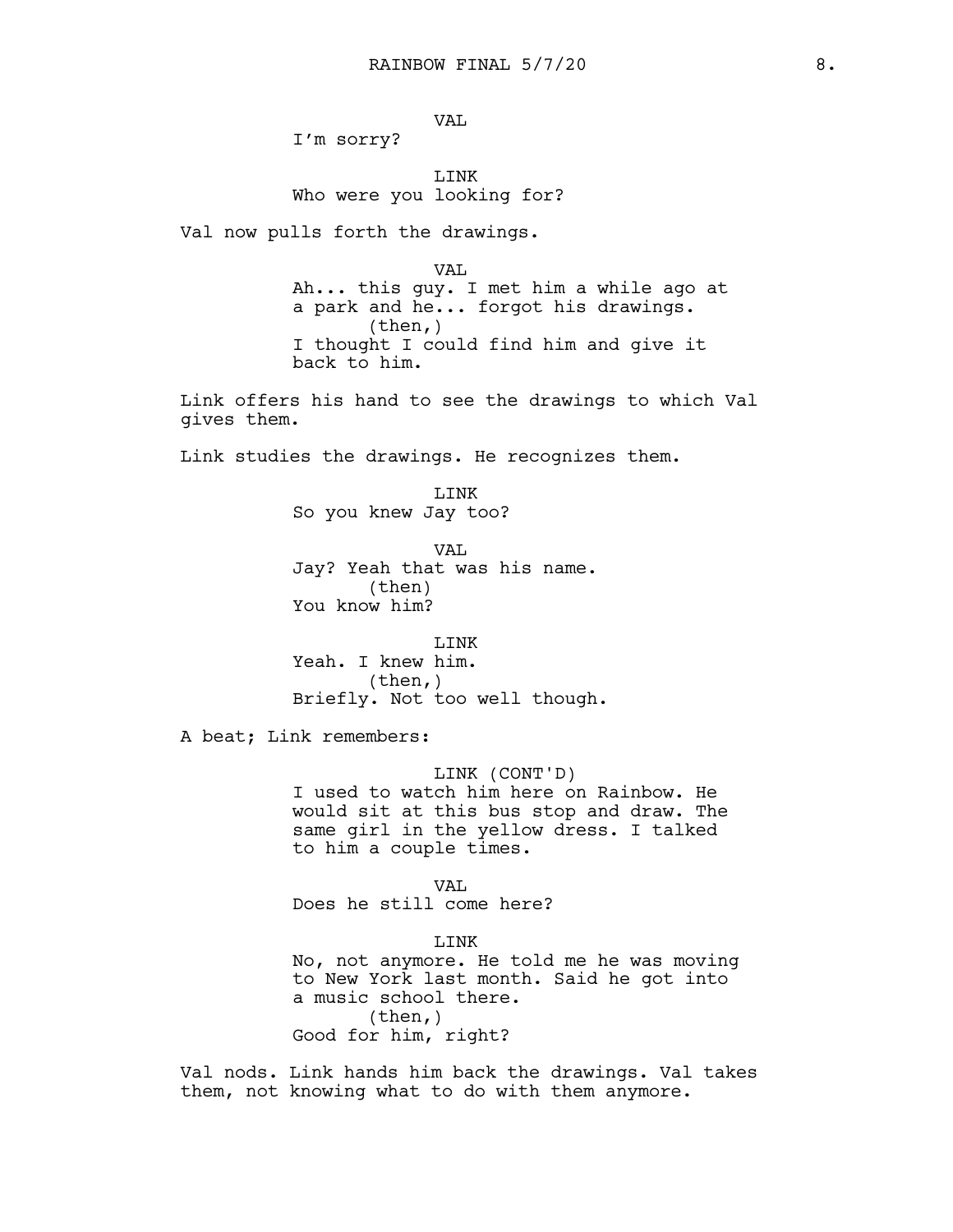VAL Did he ever tell you?

LINK

I'm sorry?

VAL What the drawings meant... This... girl... in a yellow dress.

LINK I asked. But actually, I don't think he ever really told me.

VAL What did he tell you?

LINK

That he used to have dreams about this girl in the dress... and that she was somehow a part of him..? (then) That's all he really said.

VAL takes that in. Processing it.

LINK (CONT'D) Weird, right?

VAL

Right. Yeah.

A beat. And now...

VAL (CONT'D) Speaking of weird things... (then,) Just, thought I'd share --

LINK

Go ahead.

# VAL

I ah... a while back I was out and... I saw this... This human brain just sitting there on the ground. (then,) Just... strange, I thought.

LINK

A *brain*?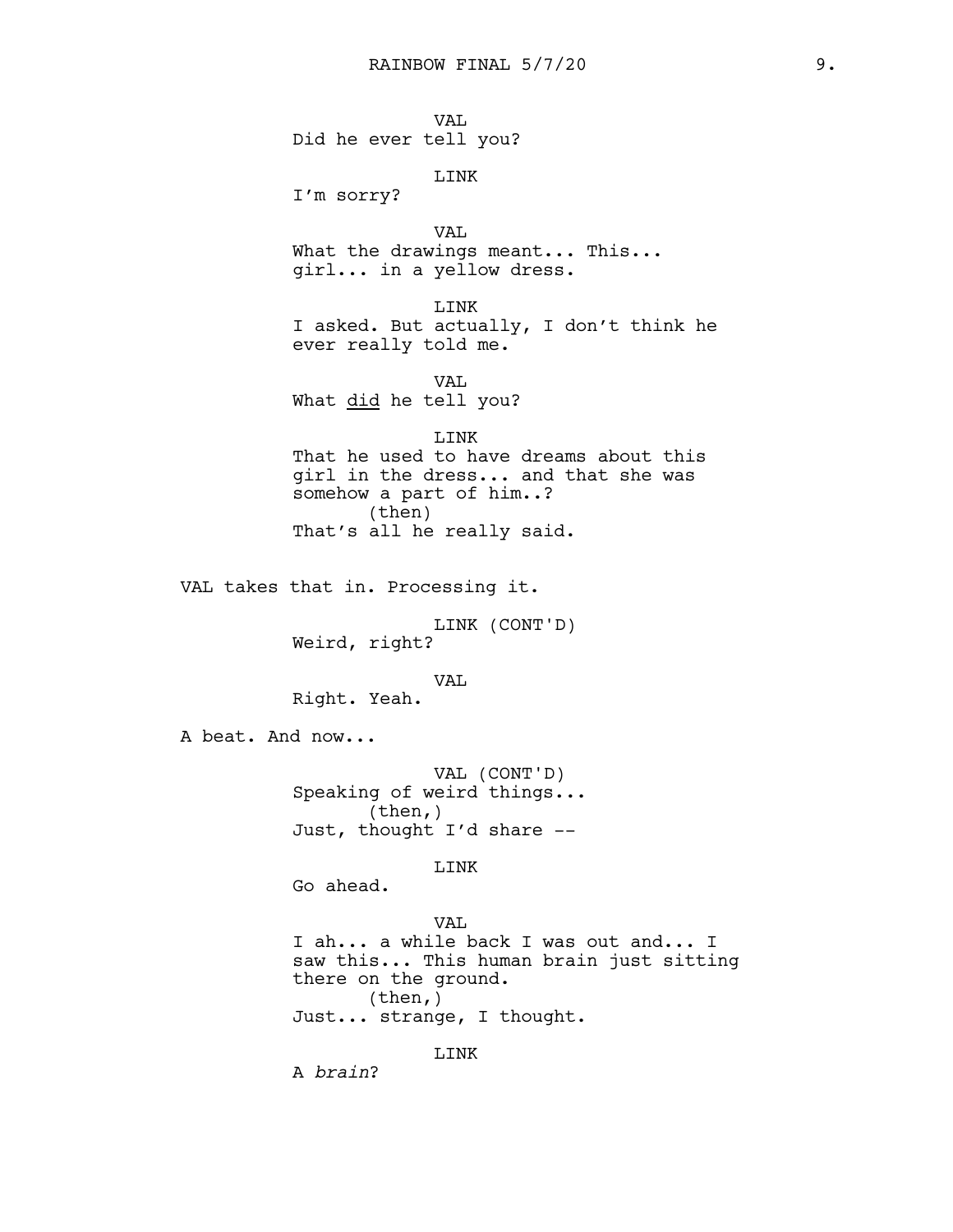VAL

Yep.

LINK Yeah, um... that's pretty strange, not going to lie.

VAL It was something...

LINK I hope no one was trolling you, or anything.

VAL No. I actually -- I actually held it. It was... it was pretty real.

Link takes that in.

## LINK

Huh. (then,) Where was this again?

13 EXT. WETLANDS - DAY 13

JAY and LINK are making their way down the trail, as they are in conversation. We FOLLOW along with them --

> LINK So a whole book huh?

VAL Yeah. It was a long process. But --

LINK But that's what you like to do.

VAL Right. I'm sure you can relate.

LINK Well I don't write. Just take pictures. I definitely couldn't do the whole threehundred page novel, or anything, so props to you.

VAL Pictures. So you're into photography?

CUT TO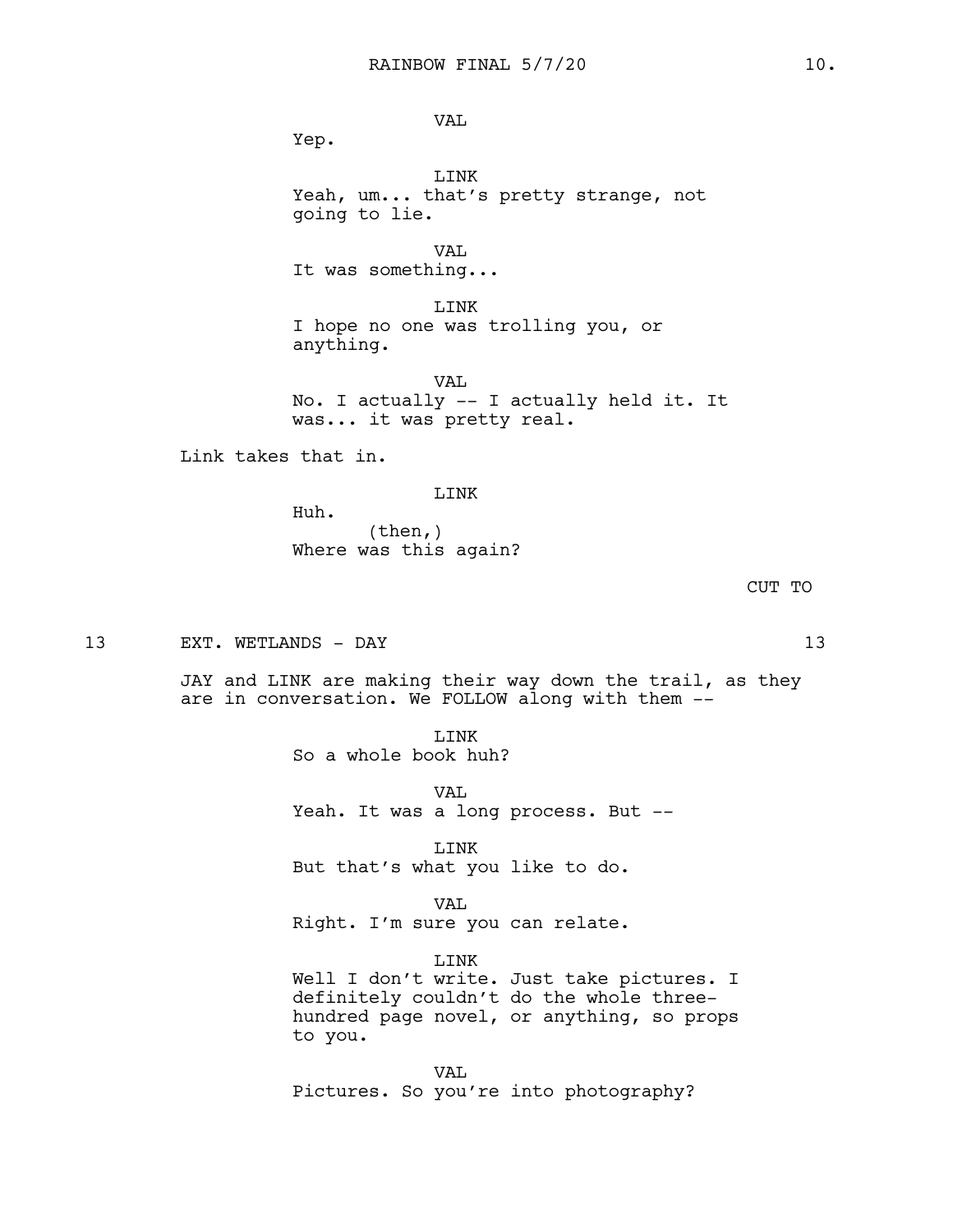# LINK

# (smiles,)

Yeah.

VAL

If it makes you feel any better, I take horrible photos.

Link laughs.

LINK I don't take many these days either, so you're good.

VAL Why's that? If you don't mind me asking?

A beat. Link doesn't know how to answer it.

#### LINK

I don't know, just the whole... being a photographer thing. I don't... necessarily feel like it can get me anywhere. (then,) At least to have a life, you know? I've kinda been thinking about going back to college, though.

### VAL

Doing what?

LINK Ah... Majoring in business, probably.

A beat. As Val takes that in...

VAL Why the sudden switch?

Link is silent for a beat.

## LINK

I don't know.

VAL You feel lonely...

LINK

Lonely?

(MORE) VAL You're so into the process, you know... you feel like you're the only one.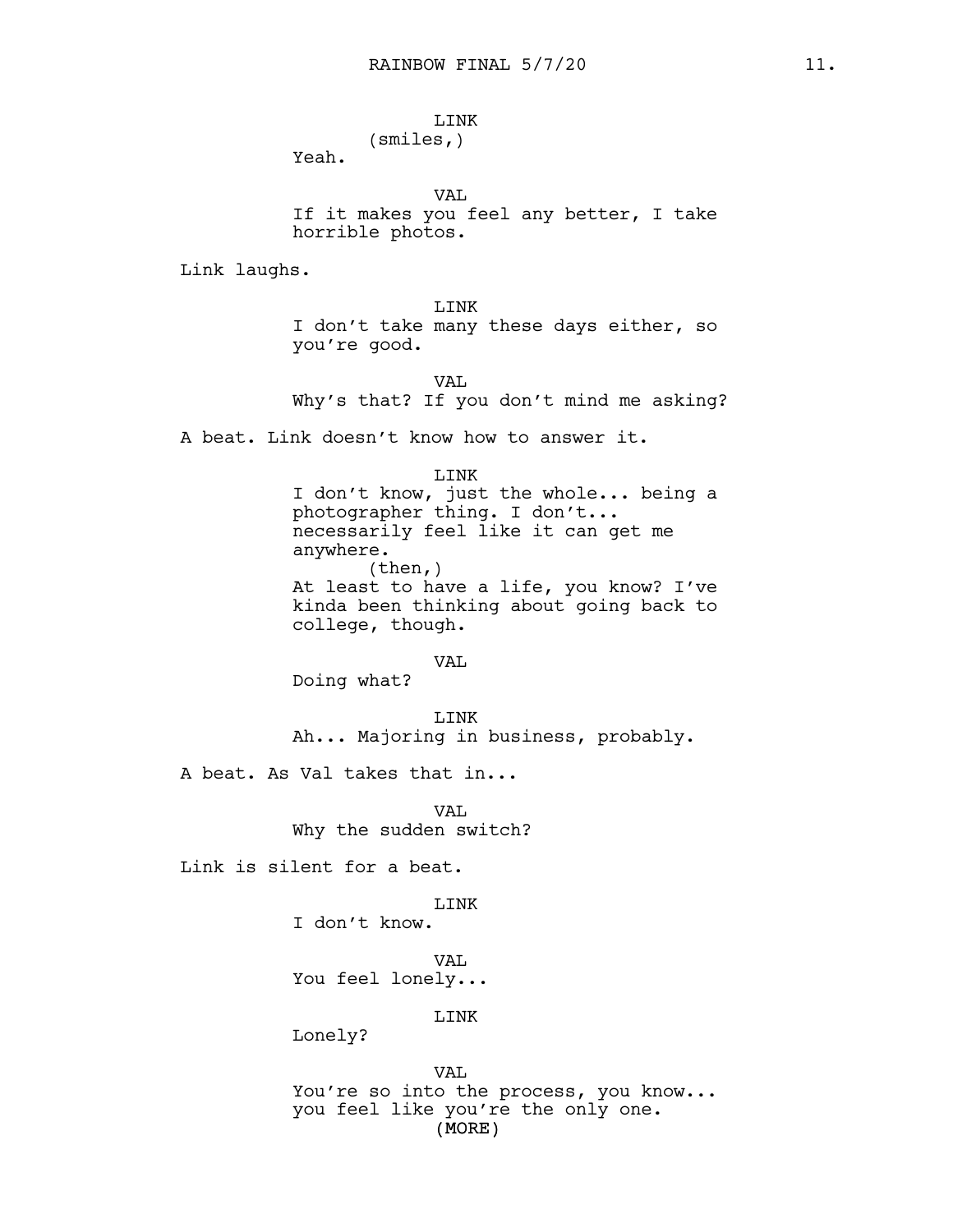### VAL (CONT'D)

I went through that too. Kinda still in that shell, to be honest.

### LINK

It's not something to feel lonely about. (then,)

I mean, yeah, sometimes you feel like you're the only weird guy in the room who into taking pictures... but... you just gotta own it. You know what I mean?

VAL

Yeah. True.

### LINK

It's really the... the inspiration part that gets you. Trying to find that one thing... to give you that kick, you know?

VAL

Oh that was the easy part for me. I'd just look around. Find it in anything. Literally, anything.

LINK

Lucky you. Actually, fun fact, it was actually Jay that told me -- this one time in high school, it took him a random girl who wanted him to DJ at her party in order to get him going.

Val grins.

LINK (CONT'D) (shrugs,) Not sure how that inspires you, but to each their own, I guess.

VAL I mean -- it once took me a girl too.

LINK I thought the brain did.

#### VAL

(laughs,) You just gotta see it to believe it, man. Trust me.

Sitting in the open pathway ahead of them...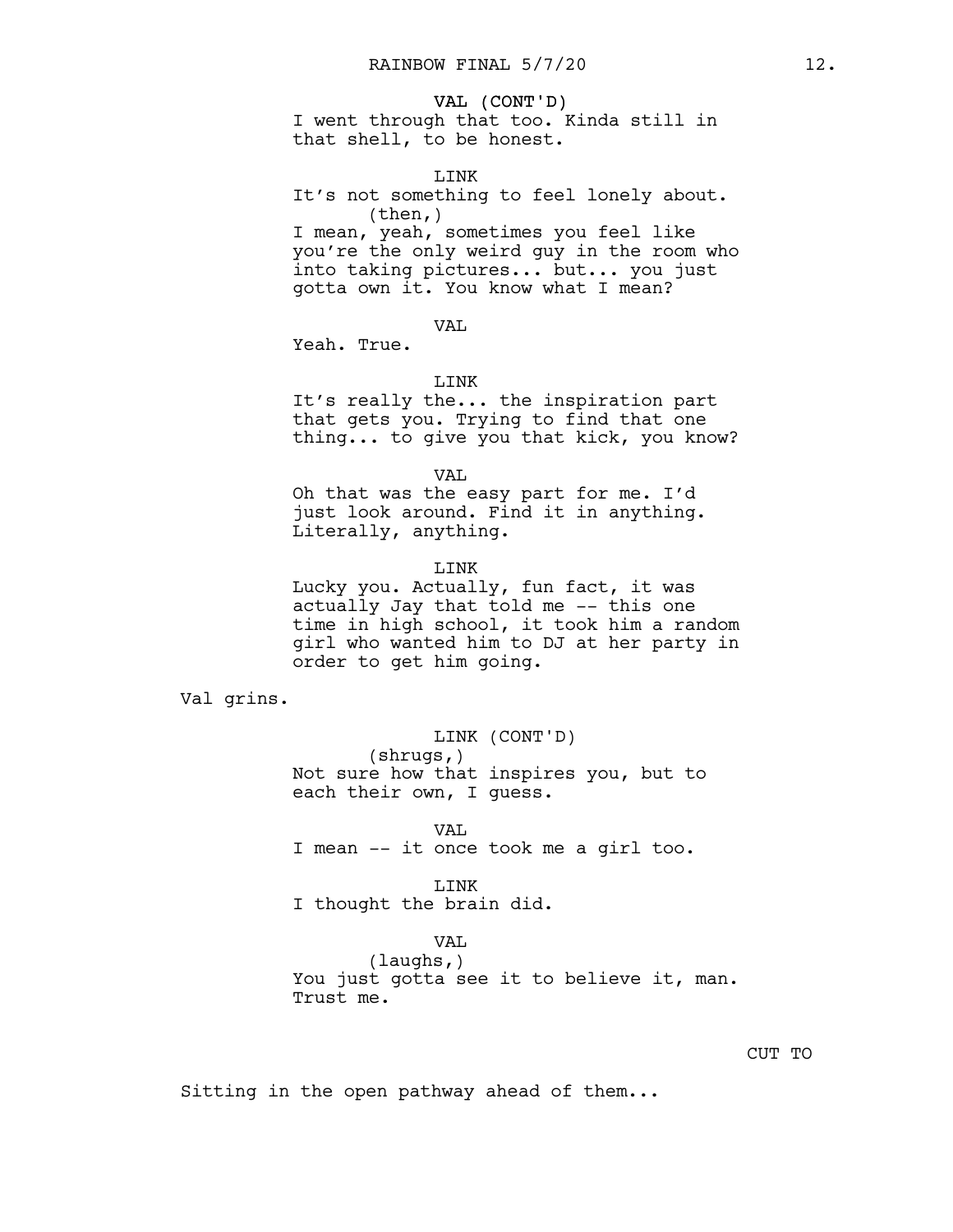A BLOODY HUMAN BRAIN. Val and Link approach in the b.g.

VAL (CONT'D)

Here.

Val picks up THE BRAIN. Turns around, and finds Link staring at it, intrigued.

And now that intrigue turns into confusion.

VAL (CONT'D) You see it?

A beat.

## **T.TNK**

Yeah, I see it.

And now a long beat ensues. We INTERCUT VAL and LINK'S expressions.

Val is so convinced of what this moment means.

But Link is somewhat suspicious, and on the fence about a certain feeling growing inside of him.

VAL

Do you get it?

Another long beat. Link tries to quietly make sense of this brain in Val's hands.

> VAL (CONT'D) Do you get it?

LINK (a beat; then,) It's just a brain, man.

Val doesn't get that...

VAL So you don't get it?

A beat. Then, Link shakes his head.

LINK

No... (then,) It's -- it's just a brain. That's all I see.

A beat. Val bends down, and carefully places the brain back to where it was.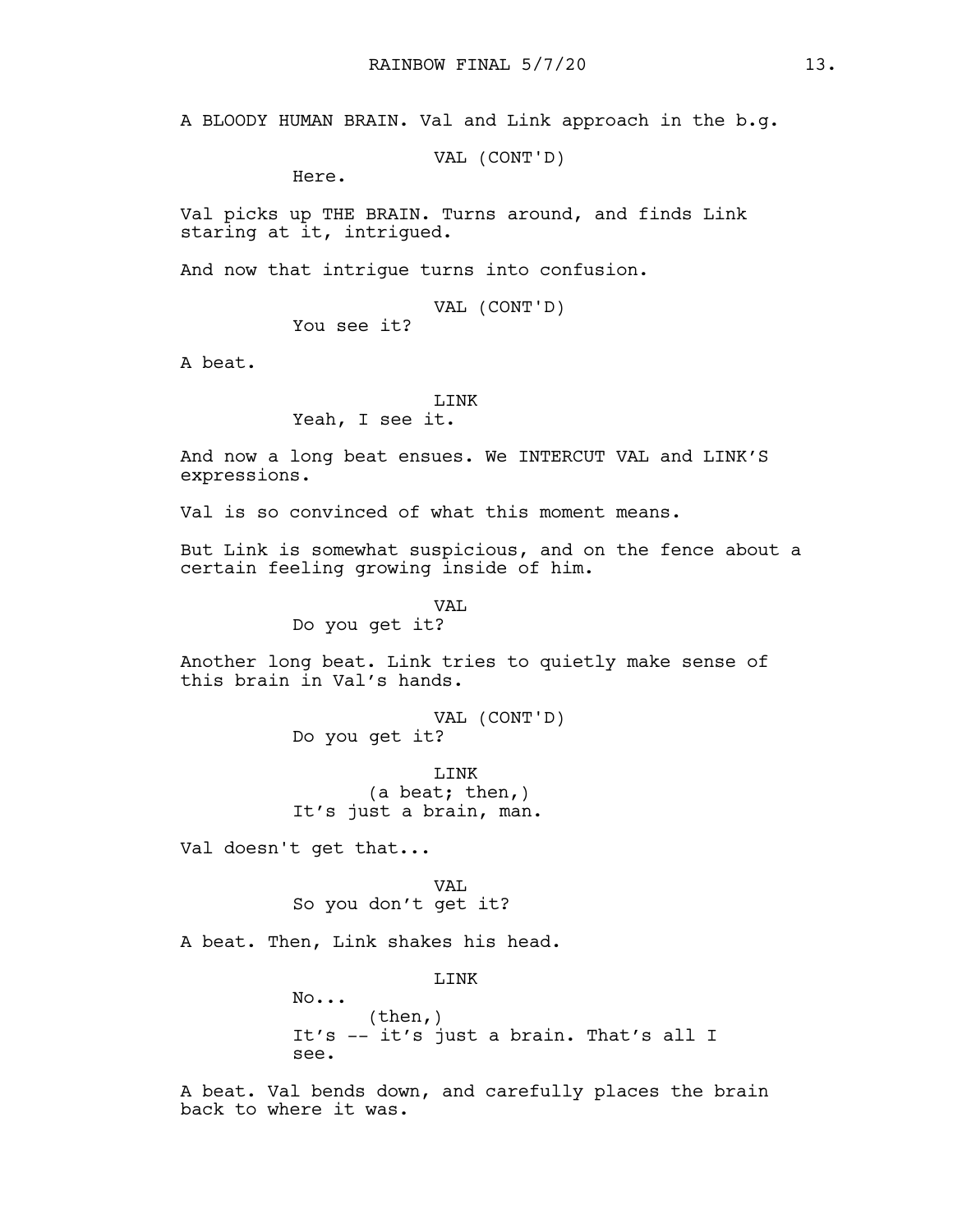LINK (CONT'D) Why do you write?

A beat.

VAL What do you mean?

LINK Why do you like to write?

VAL Because I like it.

A beat. Link takes that in. Nods.

LINK

I'll see ya man.

And then, Link retreats, parting ways with Val.

Val stays put. Affected.

THE NARRATOR:

NARRATOR

Often times we find ourselves held back, or confused... or even scared. Is it because our are ideas are lost... or we are? (a beat,) Can we find our way back?

14 EXT. STREETS - DAY 14

LINK walks down streets. Takes in PEOPLE passing him by. He looks around. Takes the world in...

15 INT. LINK'S BEDROOM - DAY 15

LINK sits on his bed.

And now he pulls out a journal from his black bag.

But this is not a journal. It's an ALBUM of PHOTOS. Beautiful ones, scenic ones. Artistic ones. He smiles. Remembering. Deep in thought.

And now something else catches his eye...

A few feet away from him. HIS CAMERA.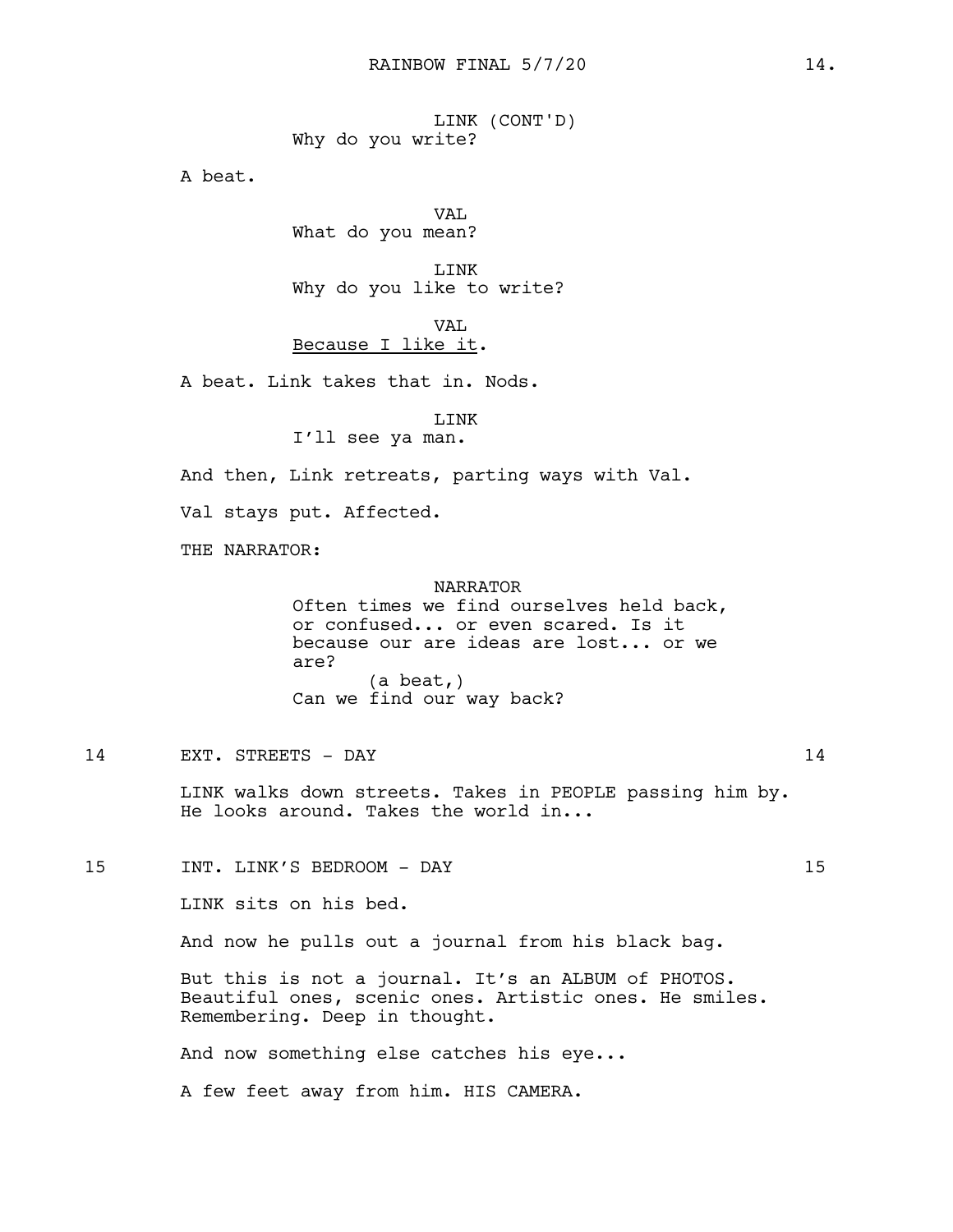ON LINK. He gently touches his camera with. He feels something. We're not sure what.

# 16 MONTAGE: 16

LINK takes pictures with his camera at THE LAKE.

VAL is at his desk with a blank page. He begins writing. The words gush from him as he puts pen to paper.

Link takes pictures in THE CITY.

THE NARRARTOR plays the piano. He looks off.

LINK takes pictures ON STREETS.

17 EXT. HILL-TOP - EVENING 17

LINK is taking pictures of the sunset.

He stops. Lowers his eyes from the viewfinder. He Takes in the beauty of this incredible moment. A FULFILLMENT.

18 EXT. WOODS - DAY 18

Val and his friend Dax are walking through the woods:

VAL It's funny... (then,)

I ended things with Abby recently... and it kind of made me realize...

DAX That she wasn't worth it?

VAL No. That... I didn't... need to think I needed her all the time. (then,) Because that's part of the game we play as... you know. When we do these things.

DAX Yeah. I feel that. And I feel like... we just need to accept the out of place feeling we get all the time. Because - our minds are... just something else. There's a lot going on up there that a bunch of people wouldn't understand.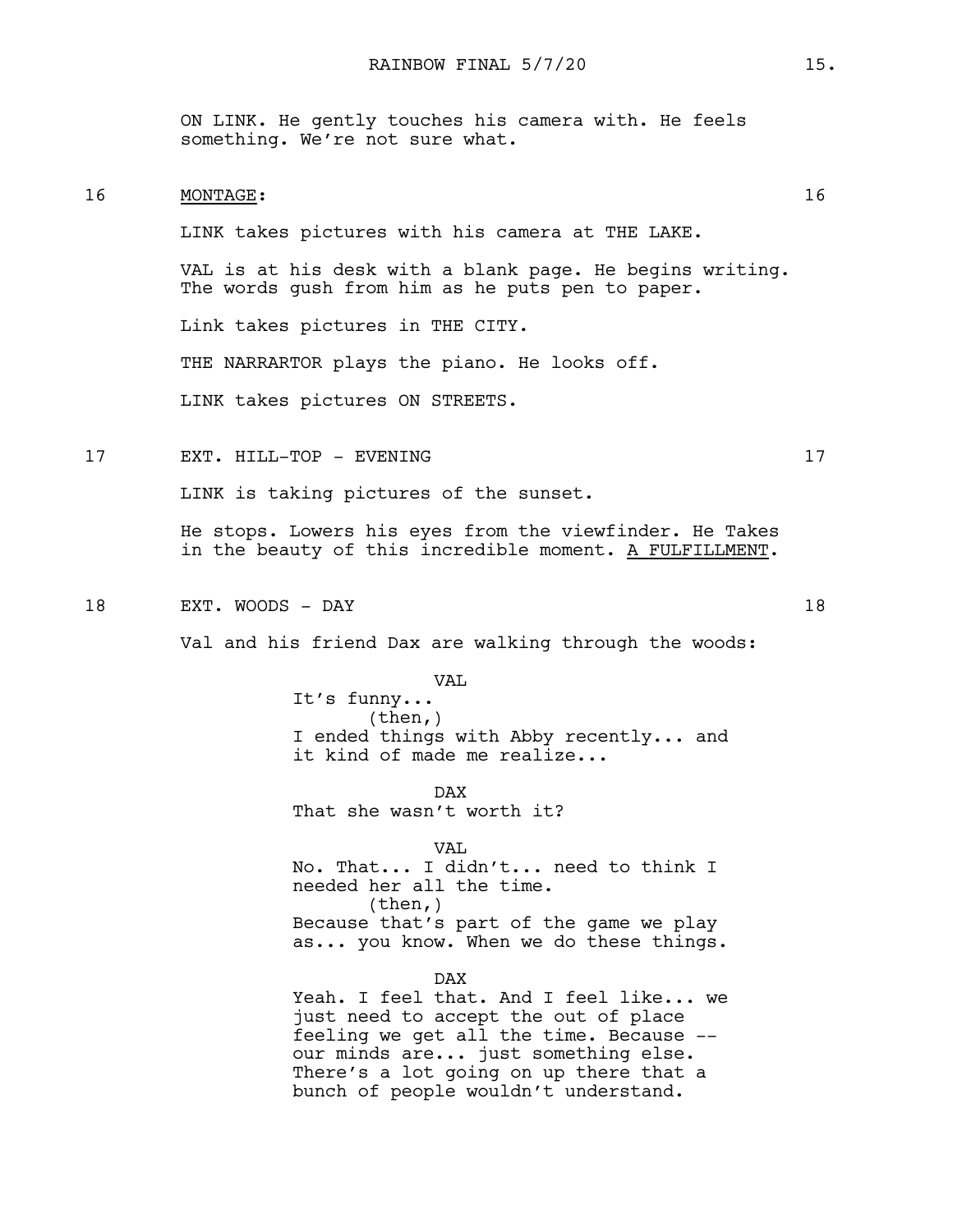#### VAL

And I wouldn't want them to, either. Sometimes, it's best kept in that special place, you know? Like even in the book I just finished, I want... I want there to be something unsaid about it. That's how you get people to think. Plus, it's good to challenge people.

DAX

It's good to give them anything to think about nowadays.

19 EXT. OBSERVATORY TOWER - EVENING - LATER 19

VAL and DAX are looking out to the sunset view.

VAL

When does the treatment start?

DAX

In like three weeks. They said they're still going to be calling me into the hospital until then, to do some checkups, and all that stuff.

VAL

Yeah? (then,) You'll be alright. You went and saw Wall-E with a fever that one time.

Dax chuckles at that. A beat.

DAX

To god, I'm going to spend the rest of my time making stuff now. Even if it's just little short films... or clips... just to get stuff out there.

VAL Dude. You're going to get through this.

Dax smirks at that. And then looks off to the sunset.

DAX Val, will you make me a promise?

## VAL

A promise? For what?

Dax looks back at Val.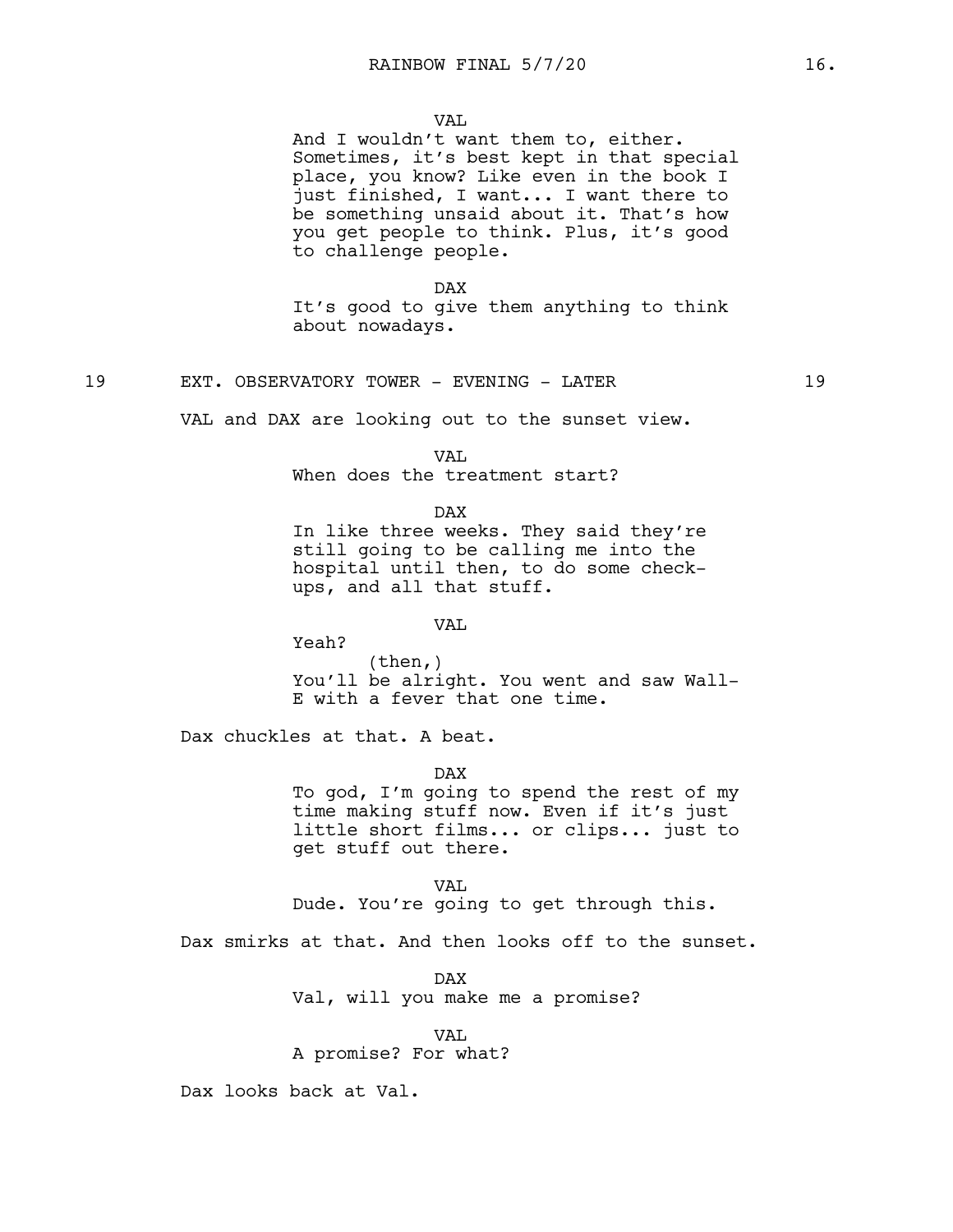DAX No matter what, I want you to promise me you're going to stick with it. Your writing. (a beat,) No matter how alone you think you are... I want you to promise me. You'll keep at it.

VAL Why do I need to promise?

DAX Because a year... ten years from now... I mean like, who knows if I'll still be around to keep making cool shit... (then,) So you know, it'd be nice to know that someone still will be.

A long beat. The two take one another in. Val begins to tear up.

And now he hugs his friend. It's purely in the moment - almost instinctual. He lets down a tear as Dax closes his eyes and feels the WARMTH of the moment.

20 EXT. PARK - EVENING 20

Back down below the tower, Val walks down the park. His phone rings. He answers:

VAL

Hello?

INTERCUT with LINK at The LAKESIDE...

LINK Hey Val. It's me.

VAL Hey Link. How's it going?

A long beat. Then...

LINK Wanna meet up?

21 EXT. RAINBOW BOULEVARD - DAY 21

LINK sits at the sidewalk, with VAL standing.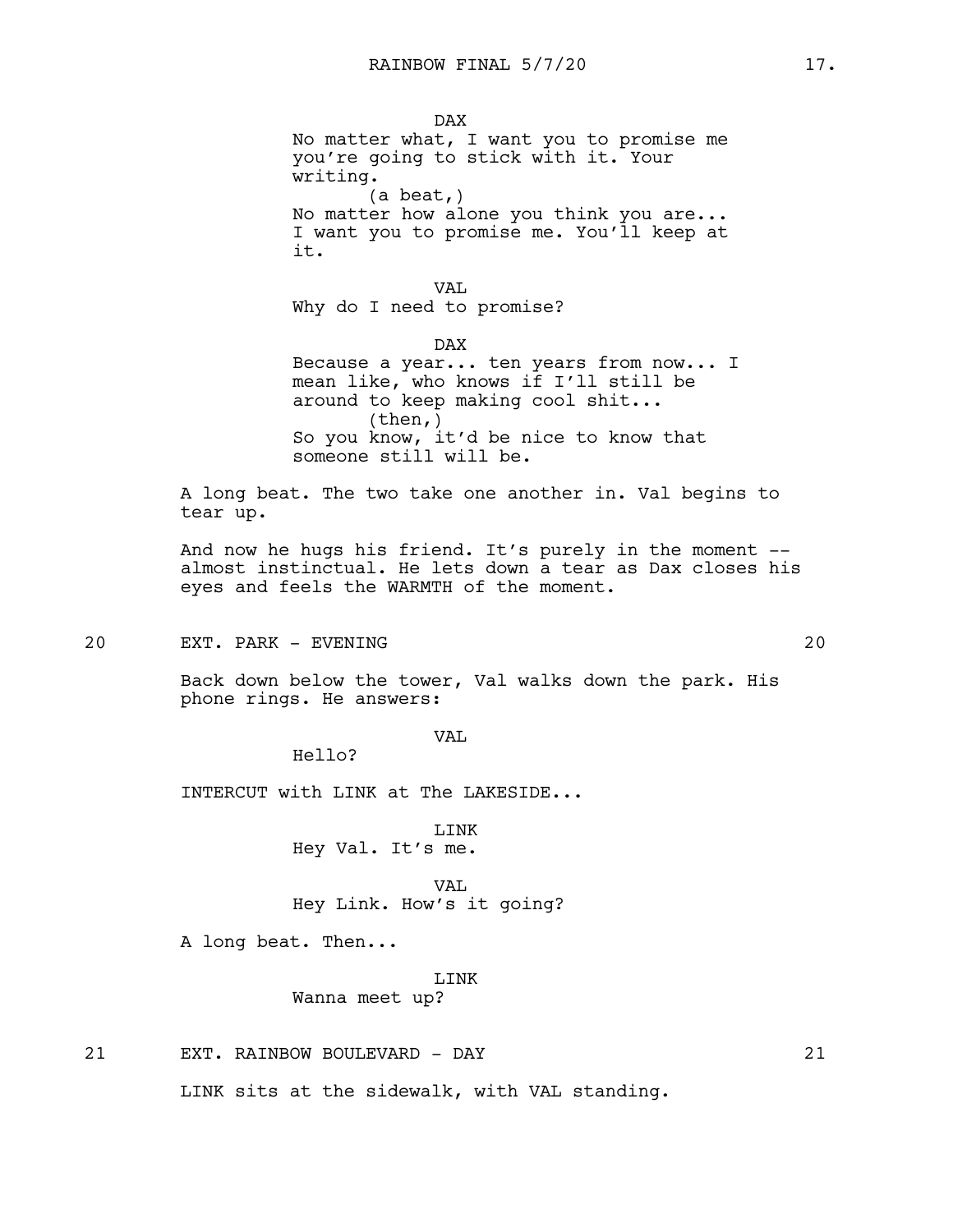LINK holds his album in his hand.

**T.TNK** It was all there the whole time.

VAL

The journal?

LINK

The pictures... (then,) I never stopped taking them. Except I'd never do anything with them.

VAL No motivation?

A beat.

LINK No confidence.

VAL So how'd you get it back?

Link smiles.

LINK I got inspired. Like you said. It's all around us. (then,) And I understood.

A beat. Val and Link exchange looks. It's as if they instantly understand one another.

> VAL You think Jay made it? He... wanted to do music right?

A beat.

LINK I think he made it alright. (then,) What about you? You figured out your process?

VAL Getting there...

LINK

Still lonely?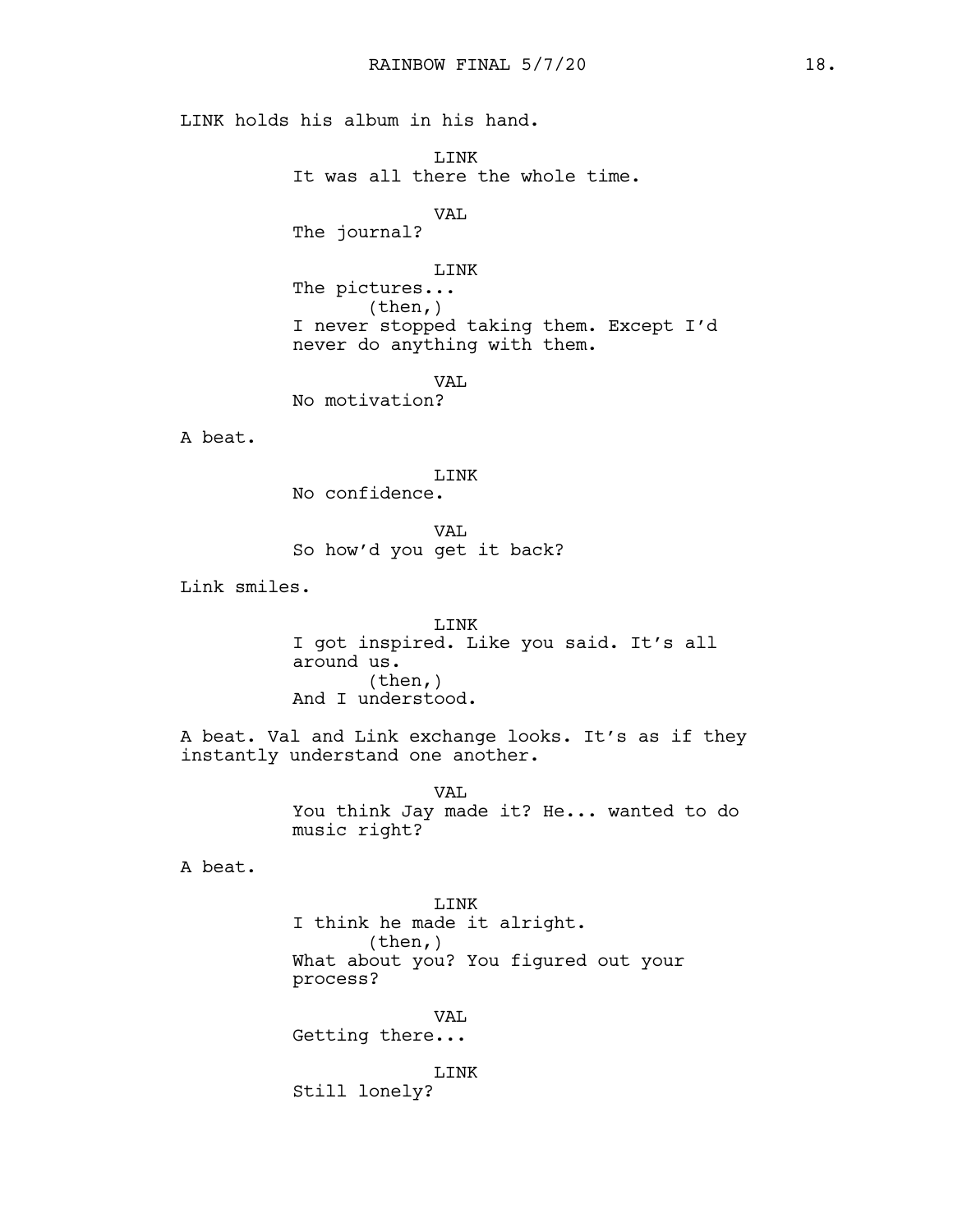A beat. Then -- VA<sub>L</sub> No. (then,) Not anymore. (a beat,) I'm writing another book, though. Link nods, smiling. LINK That's great, man. (then,) How's it coming? VAL It's coming along... LINK Any idea when you're going to be done with it? Val looks off. VAL I don't know. Link and Val once again exchange looks. A mutual coupling of thoughts. Val waves bye as he begins to walk away. Link waves back. CU. LINK. He watches Val go. He smiles. Beside him is his bag. He unzips it. PULLS out his camera. He holds it in his hand. Smiles. Looks off. Content. CU. VAL. He walks down the boulevard. Smiling as well. INSERT CUT: *Val holds the bleeding brain with his hands.* BACK ON VAL. He continues to grin. And as we BEGIN TO PULL BACK from the BOULEVARD...

FLASH TO